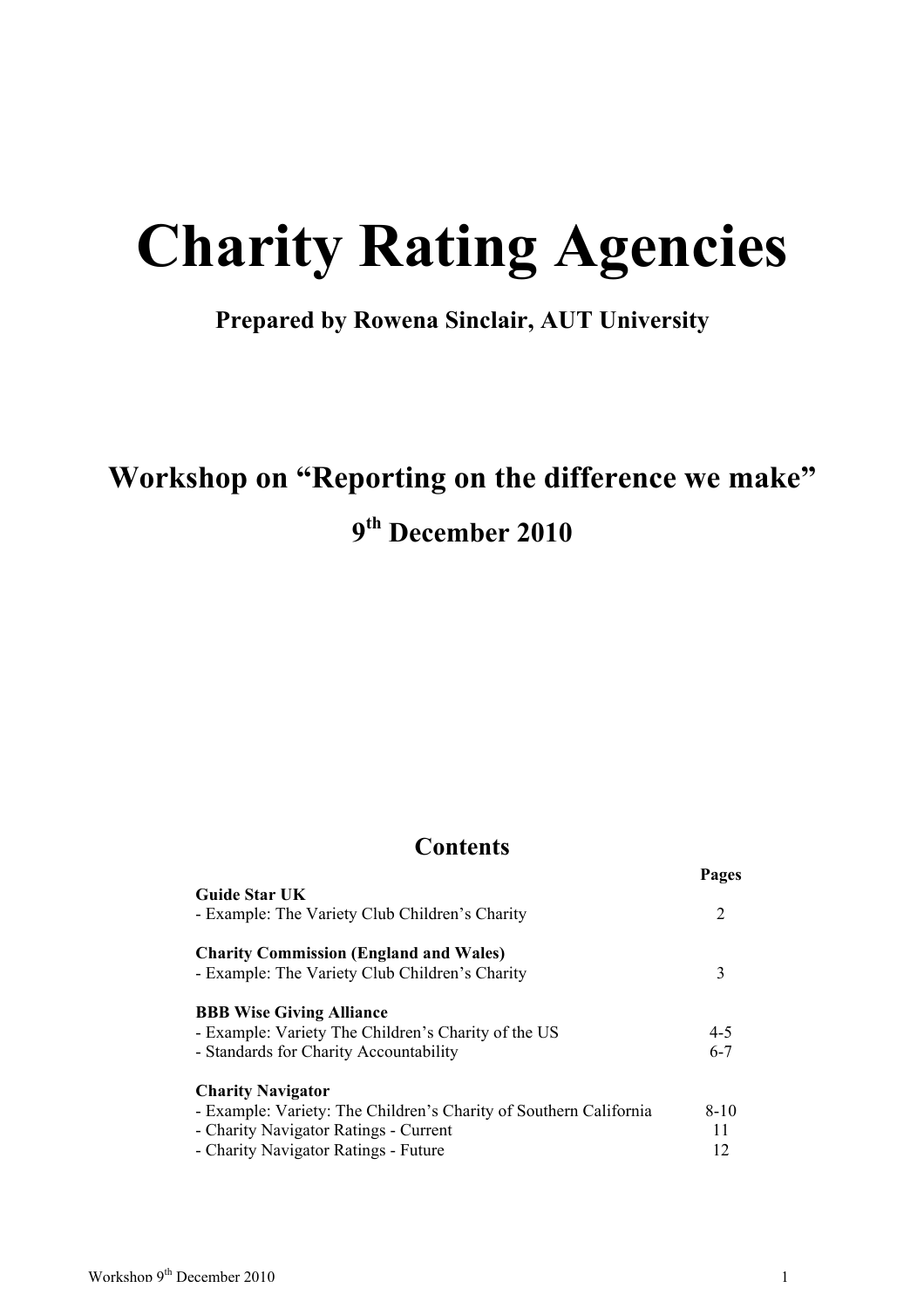## GuideStar example

http://www.guidestar.org.uk/gs\_summary.aspx?CCReg=209259&strquery=variety

| THE VARIETY CLUB CHILDREN'S CHARITY                                                                                                                                                                                                                                                                                                              |                                                                               |                    | <b>Summary</b><br>Activities   Organisation   Finances                      |
|--------------------------------------------------------------------------------------------------------------------------------------------------------------------------------------------------------------------------------------------------------------------------------------------------------------------------------------------------|-------------------------------------------------------------------------------|--------------------|-----------------------------------------------------------------------------|
|                                                                                                                                                                                                                                                                                                                                                  |                                                                               |                    |                                                                             |
| Official correspondence address from the Public Register of Charities:<br><b>VARIETY CLUB HOUSE</b><br>93 BAYHAM STREET                                                                                                                                                                                                                          |                                                                               |                    | $\mathbb{S}$ Map - opens new<br>browser window<br>4 Further contact details |
| <b>LONDON</b><br>NW1 0AG                                                                                                                                                                                                                                                                                                                         |                                                                               |                    | <b>Trustees' annual report</b><br>& accounts - opens new<br>browser window  |
| Telephone: 02074288100<br>Email: info@varietyclub.org.uk - opens new browser window                                                                                                                                                                                                                                                              |                                                                               |                    | 4 Make this charity entry                                                   |
| Website: www.varietyclub.org.uk - opens new browser window<br>Charity number 209259                                                                                                                                                                                                                                                              |                                                                               |                    | my homepage                                                                 |
|                                                                                                                                                                                                                                                                                                                                                  |                                                                               |                    |                                                                             |
| <b>Activities</b>                                                                                                                                                                                                                                                                                                                                | Variety Club exists to aid children who are sick, disabled and disadvantaged. |                    | <b>(i)</b> Charitable objects                                               |
|                                                                                                                                                                                                                                                                                                                                                  |                                                                               |                    | (i) Review of activities<br><b><i>(i)</i></b> Grant making activities       |
| <b>Services</b><br>Makes grants to individuals<br>Makes grants to organisations                                                                                                                                                                                                                                                                  |                                                                               |                    |                                                                             |
| <b>Charity category</b><br>General Charitable Purposes                                                                                                                                                                                                                                                                                           |                                                                               |                    |                                                                             |
|                                                                                                                                                                                                                                                                                                                                                  |                                                                               |                    |                                                                             |
|                                                                                                                                                                                                                                                                                                                                                  |                                                                               |                    |                                                                             |
|                                                                                                                                                                                                                                                                                                                                                  |                                                                               |                    | <b><i>S</i></b> Financial profile                                           |
|                                                                                                                                                                                                                                                                                                                                                  | 31 December 2008 £                                                            | 31 December 2007 £ |                                                                             |
|                                                                                                                                                                                                                                                                                                                                                  | 10,376,935                                                                    | 9,901,332          |                                                                             |
|                                                                                                                                                                                                                                                                                                                                                  | 11,544,629                                                                    | 10,278,746         |                                                                             |
|                                                                                                                                                                                                                                                                                                                                                  |                                                                               |                    |                                                                             |
|                                                                                                                                                                                                                                                                                                                                                  | <b>Financial year end</b>                                                     |                    | <b>W</b> Regulatory filing history                                          |
|                                                                                                                                                                                                                                                                                                                                                  | Dec 31 2009                                                                   |                    |                                                                             |
|                                                                                                                                                                                                                                                                                                                                                  |                                                                               |                    |                                                                             |
|                                                                                                                                                                                                                                                                                                                                                  | Annual return cycle                                                           | Date received      |                                                                             |
|                                                                                                                                                                                                                                                                                                                                                  |                                                                               | 09 September 2010  |                                                                             |
|                                                                                                                                                                                                                                                                                                                                                  |                                                                               |                    |                                                                             |
| <b>Organisation</b>                                                                                                                                                                                                                                                                                                                              |                                                                               |                    | <b><i>O</i></b> Trustees                                                    |
| <b>Beneficiary group</b><br>Children/Young people<br>People with disabilities<br>Financial profile for period ending 31 December 2008<br><b>Total income</b><br><b>Total expenditure</b><br><b>Regulatory filing</b><br><b>Trustees' annual report</b><br><b>Charity Commission annual return</b><br>Number of trustees:<br>Number of employees: | 31<br>34                                                                      |                    | 6 Structure & governance                                                    |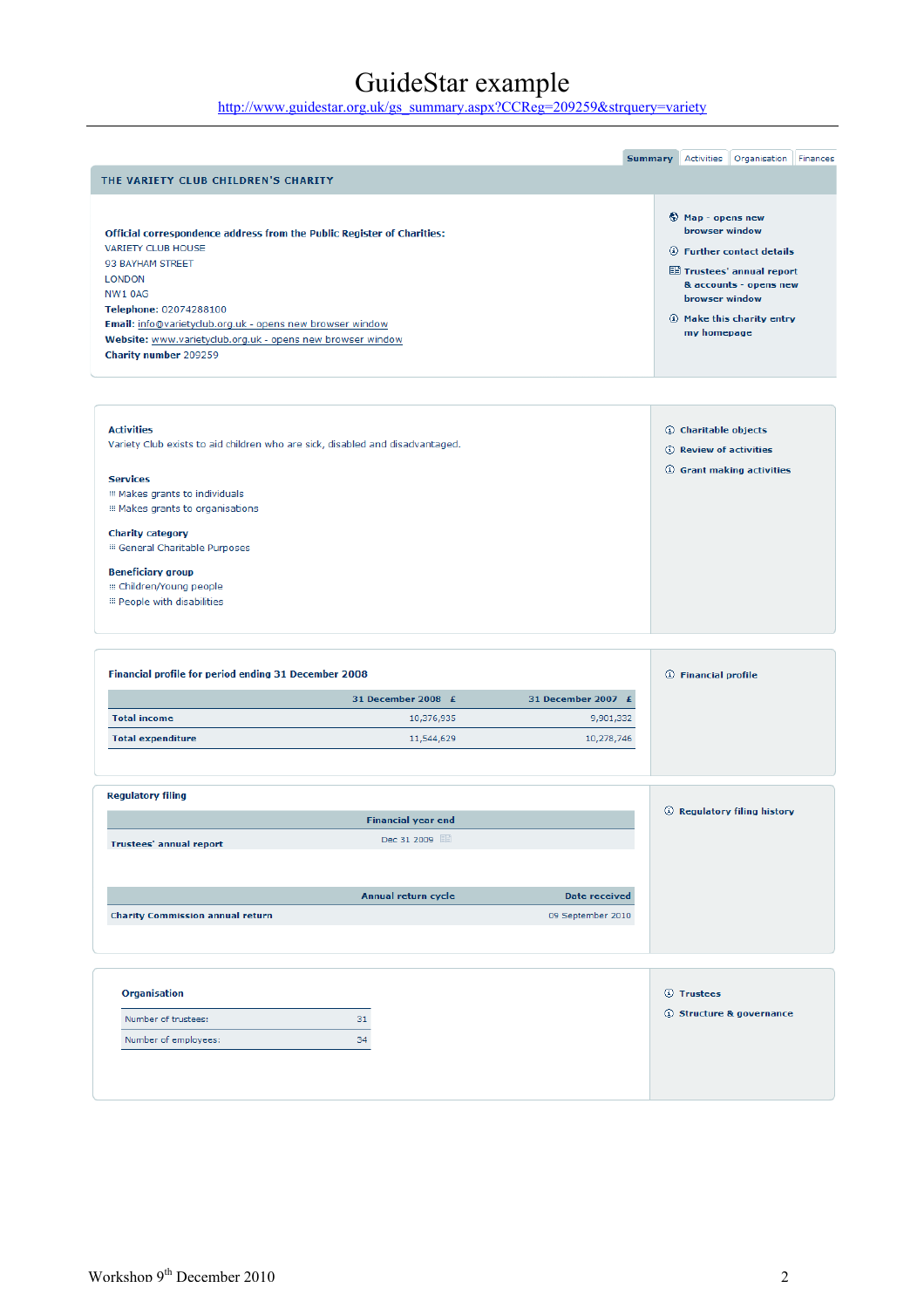## England and Wales Charity Commission example

http://www.charity-commission.gov.uk/



## **Also relevant for charities with gross income >GBP1 million that need to complete 'Part C - Summary Information Return'**

- *Questions 3b: How does your charity measure the success of their strategy?*
- *Question 4: What were your charity's main annual objectives and were they achieved?*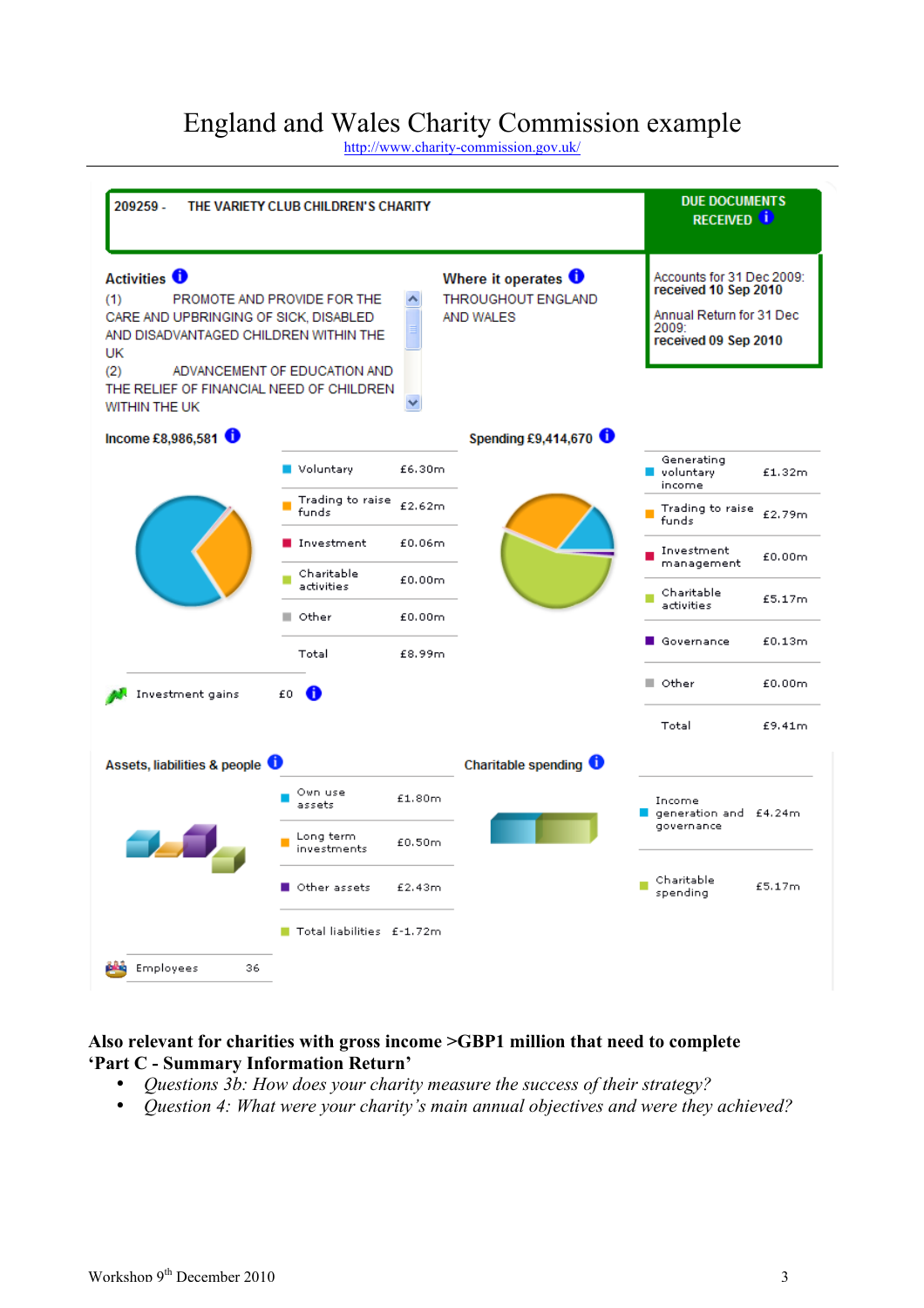## BBB Wise Giving Alliance example

http://www.bbb.org/charity-reviews/national/children-and-youth/variety-–-the-childrens-charity-of-the-united-states-in-los-angeles-ca-3629

| <b>BBB Wise Giving Report for</b><br>Variety - The Children's<br><b>Charity of the United States</b>                                           | <b>Better Business Bureau Report for</b><br><b>Variety The Children's Charity</b><br>of St. Louis<br>BBB                           |
|------------------------------------------------------------------------------------------------------------------------------------------------|------------------------------------------------------------------------------------------------------------------------------------|
| BBB Wise Giving Report issued September 2009<br>BBB Wise Giving Report expires September 2011                                                  | <b>ACCREDITED</b><br>Better Business Bureau Report issued April 2010<br>CHARIT<br>Better Business Bureau Report expires April 2011 |
| DOES NOT MEET ONE OR MORE STANDARDS<br>This charity does not meet one or more of the 20 standards for Charity<br>Accountability. Find out more | This BBB Accredited charity meets all 20 Standards for Charity<br>Accountability and is a Seal Holder. Find out more               |

#### **Find out more about this charity:**

| <b>Charity Contact Information</b><br><b>BBB Wise Giving Alliance</b><br>Comments<br><b>Programs</b> |                                       | <b>Tax Status</b><br>Governance<br><b>Fund Raising</b><br>Financial |
|------------------------------------------------------------------------------------------------------|---------------------------------------|---------------------------------------------------------------------|
|                                                                                                      | <b>Charity Contact Information</b>    |                                                                     |
| Name:                                                                                                | <b>States</b>                         | Variety - The Children's Charity of the United                      |
| Address:                                                                                             | 5757 Wilshire Boulevard,<br>Suite 445 |                                                                     |
|                                                                                                      | Los Angeles, CA 90036                 |                                                                     |
| Phone:                                                                                               | 323-954-0820                          |                                                                     |
|                                                                                                      | Web Address: www.usvariety.org        |                                                                     |
|                                                                                                      |                                       |                                                                     |

#### **BBB Wise Giving Alliance Comments**

**Year, State Incorporated:** 1996, Pennsylvania

**Affiliates:** 23 chapters

**Stated Purpose:** "to support and encourage U.S. chapters in providing funding and services for programs that strive to improve the quality of life for underprivileged, physical and mentally challenged, ill, abused, neglected and abandoned children."

## **Evaluation Conclusions Variety – The Children's Charity of the United States (Variety) does not meet the following 2**

**Standards for Charity Accountability.**

Variety - The Chi

**Standard 1: Oversight of Operations and Staff -** Variety does not meet this Standard because the last assessment of the chief executive officer was done in January, 2007.

**Standard 3: Frequency and Attendance of Board Meetings - Variety does not meet the meeting** frequency provision of this Standard for meetings held in the past fiscal year because although three meetings were held, these meetings were held via telephone, and not in person.

Variety – The Children's Charity of the United States (Variety) meets the remaining 18 Standards for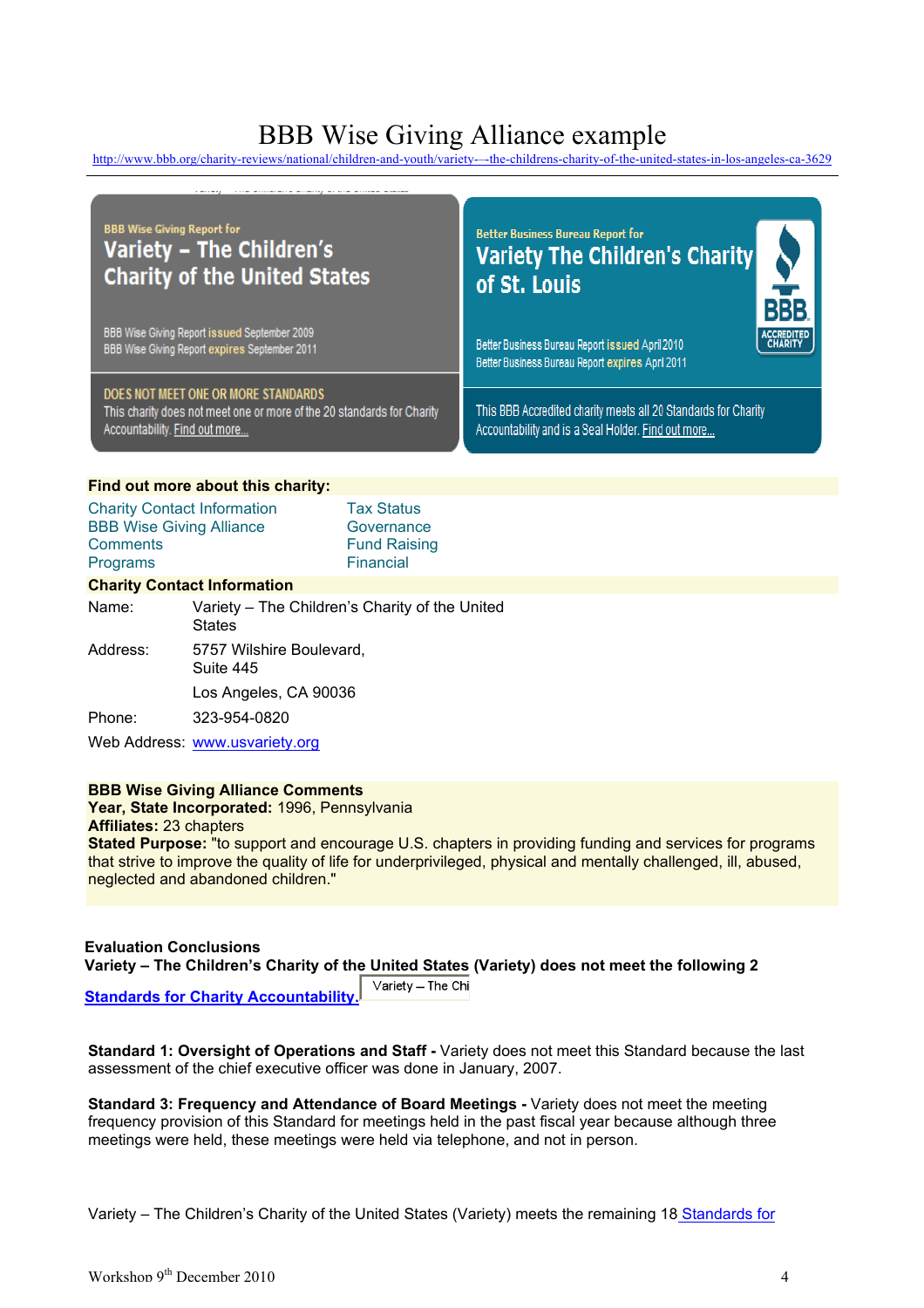

#### **Programs**

Variety provides support to individual chapters by coordinating fund raising events and activities primarily by offering gold heart pins for purchase, setting fiscal and administrative standards, and overall marketing direction. Through Variety's National Mobility Program, local chapters provide children in their communities with prosthetic limbs, walkers, wheelchairs, and specially designed adaptive bikes.

For the fiscal year ended September 30, 2008, Variety's program expenses were:

**Total Program Expenses:** \$1,136,228

## **Governance**

**Chief Executive :** Ana LaDou, Chief Executive Officer

**Compensation\*:** \$215,709

**Chair of the Board:** Jack Foley **Chair's Profession / Business Affiliation:** President of Distribution - Focus Features **Board Size:** 10

**Paid Staff Size:** 1

\$215,709

**Fund Raising**<br>Fund Raising

#### **Method(s) Used:**

Print advertisements, television appeals, radio appeals, and Internet appeals.

Fund raising costs were 5% of related contributions. (Related contributions, which totalled \$1,130,640, are donations received as a result of fund raising activities.)

|                   | print advertiseme Fund raising cost |  |  |  |
|-------------------|-------------------------------------|--|--|--|
| <b>Tax Status</b> |                                     |  |  |  |
|                   |                                     |  |  |  |

This organization is tax-exempt under section 501(c)(3) of the Internal Revenue Code. It is eligible to receive contributions deductible as charitable donations for federal income tax purposes.

## **Financial**<br>Financial

The following information is based on Variety's audited financial statements for the year ended September, 30 2008.

| <b>Source of Funds</b>                                    |             |
|-----------------------------------------------------------|-------------|
| Grants and campaign income                                | 846,441     |
| Gold heart pins                                           | 284,199     |
| <b>Fred Astaire Dance Studios</b>                         | 25,607      |
| Interest income                                           | 17,456      |
| Miscellaneous                                             | 5,913       |
| National conference                                       | 3,750       |
| Total Income                                              | \$1,183,366 |
| <b>Uses of Funds as a % of Total Expenses</b>             |             |
| <b>Programs: 86% Fund Raising: 4% Administrative: 10%</b> |             |

| Program expenses        | \$1,136,228 |
|-------------------------|-------------|
| Fund raising expenses   | 56.014      |
| Administrative expenses | 136.030     |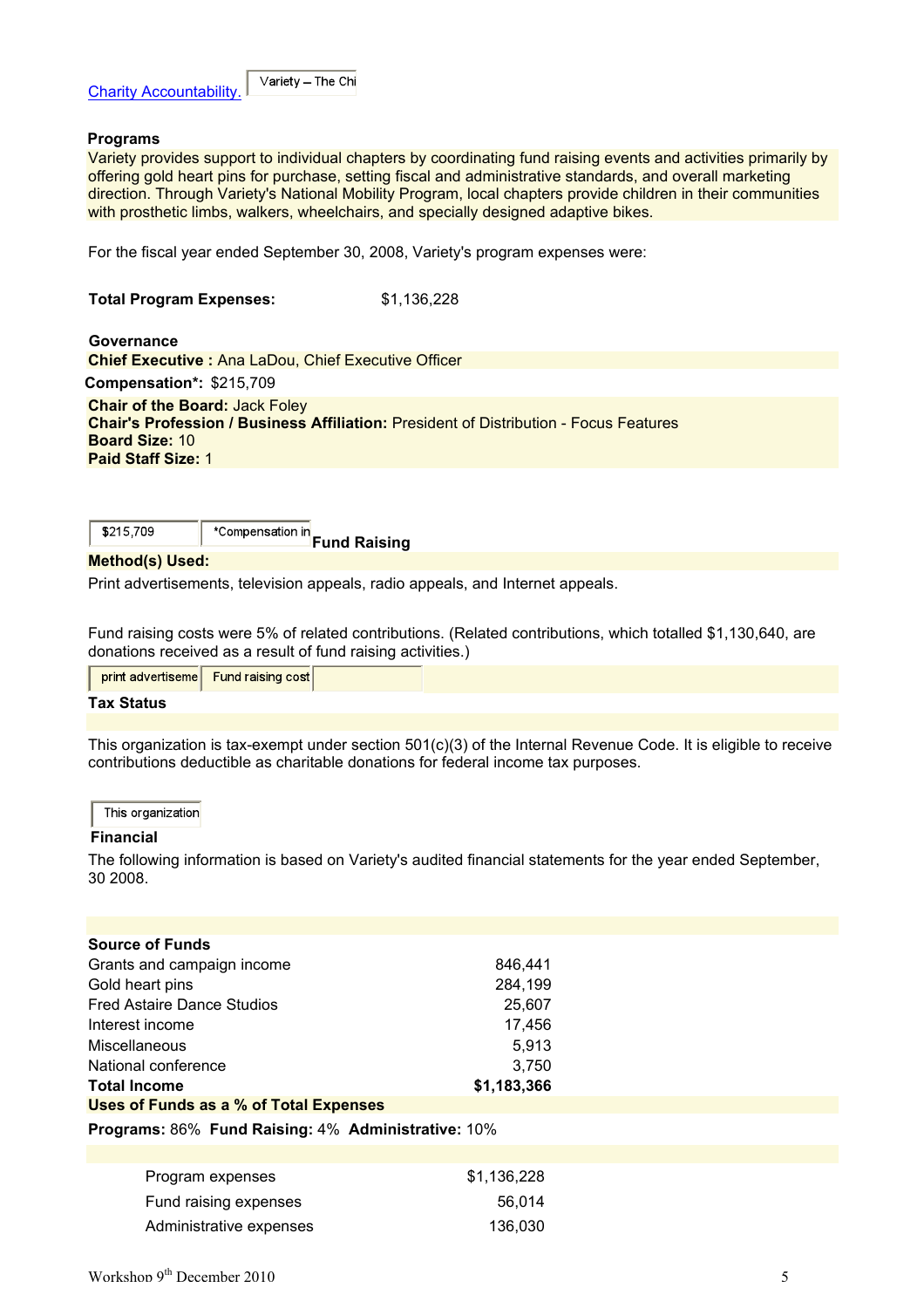| Total expenses               | \$1,328,272 |
|------------------------------|-------------|
| Expenses in Excess of Income | (144, 906)  |
| Beginning net assets         | 628,422     |
|                              |             |
| Ending net assets            | 483,516     |
| <b>Total liabilities</b>     | 364.229     |
| Total assets                 | \$847,745   |

Note: Variety's audited financial statements for the fiscal year ended September 30, 2008 report gifts of inkind income of \$111,200. This amount consists of poster printing (\$49,200), fulfilment and storage (\$27,000), creative design (\$5,000), and shipping (\$3,000).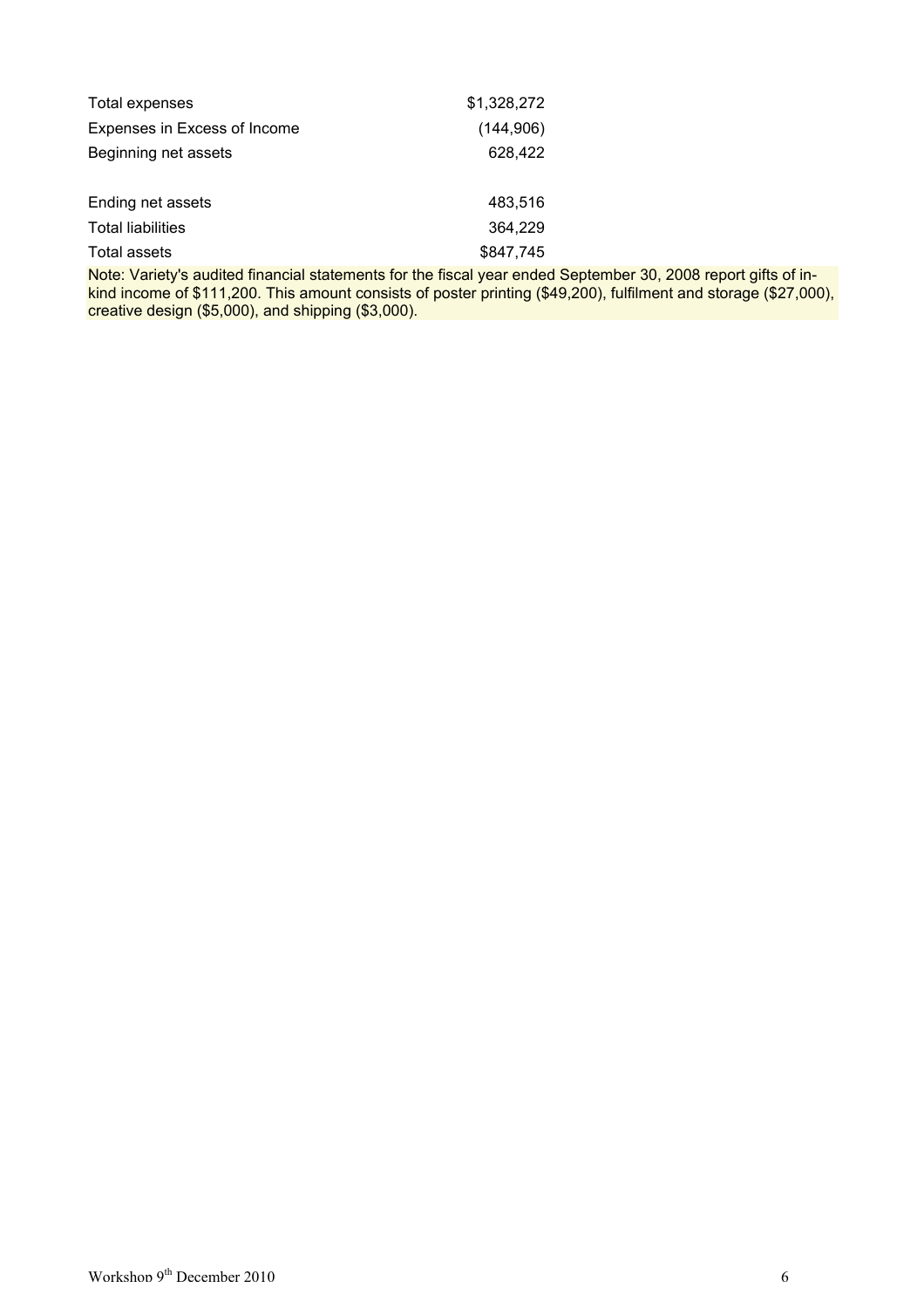## BBB Wise Giving Alliance 20 Standards

http://www.bbb.org/us/Charity-Standards/

#### GOVERNANCE AND OVERSIGHT

1. A board of directors that provides adequate oversight of the charity's operations and its staff.

2. A board of directors with a minimum of five voting members.

3. A minimum of three evenly spaced meetings per year of the full governing body with a majority in attendance, with face-to-face participation.

4. Not more than one or 10% (whichever is greater) directly or indirectly compensated person(s) serving as voting member(s) of the board. Compensated members shall not serve as the board's chair or treasurer.

5. No transaction(s) in which any board or staff members have material conflicting interests with the charity resulting from any relationship or business affiliation.

MEASURING EFFECTIVENESS

6. Have a board policy of assessing, no less than every two years, the organization's performance and effectiveness and of determining future actions required to achieve its mission.

7. Submit to the organization's governing body, for its approval, a written report that outlines the results of the aforementioned performance and effectiveness assessment and recommendations for future actions.

#### FINANCES

8. Spend at least 65% of its total expenses on program activities.

| Formula for Standard 8:               |                        |
|---------------------------------------|------------------------|
| <b>Total Program Service Expenses</b> | should be at least 65% |
| <b>Total Expenses</b>                 |                        |

9. Spend no more than 35% of related contributions on fund raising. Related contributions include donations, legacies, and other gifts received as a result of fund raising efforts.

| Formula for Standard 9:            |                            |
|------------------------------------|----------------------------|
| <b>Total Fund Raising Expenses</b> | should be no more than 35% |
| <b>Total Related Contributions</b> |                            |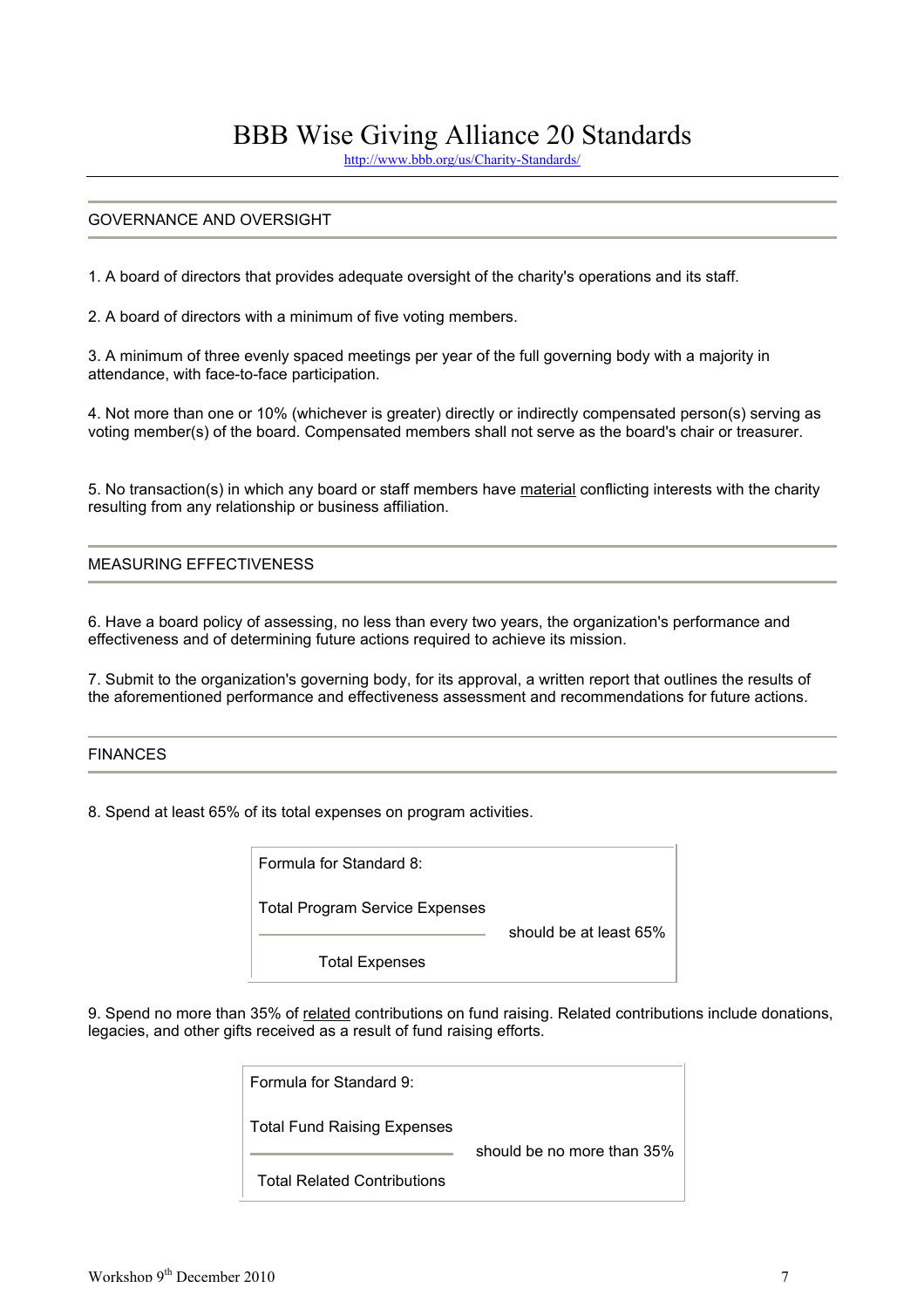10. Avoid accumulating funds that could be used for current program activities. To meet this standard, the charity's unrestricted net assets available for use should not be more than three times the size of the past year's expenses or three times the size of the current year's budget, whichever is higher.

11. Make available to all, on request, complete annual financial statements prepared in accordance with generally accepted accounting principles.

12. Include in the financial statements a breakdown of expenses (e.g., salaries, travel, postage, etc.) that shows what portion of these expenses was allocated to program, fund raising, and administrative activities.

13. Accurately report the charity's expenses, including any joint cost allocations, in its financial statements.

14. Have a board-approved annual budget for its current fiscal year, outlining projected expenses for major program activities, fund raising, and administration.

#### FUND RAISING AND INFORMATIONAL MATERIALS

15. Have solicitations and informational materials, distributed by any means, that are accurate, truthful and not misleading, both in whole and in part.

16. Have an annual report available to all, on request, that includes:

- a. the organization's mission statement,
- b. a summary of the past year's program service accomplishments,
- c. a roster of the officers and members of the board of directors,
- d. financial information that includes (i) total income in the past fiscal year, (ii) expenses in the same program, fund raising and administrative categories as in the financial statements, and (iii) ending net assets.

17. Include on any charity websites that solicit contributions, the same information that is recommended for annual reports, as well as the mailing address of the charity and electronic access to its most recent IRS Form 990.

- 18. Address privacy concerns of donors by
	- a. providing in written appeals, at least annually, a means (e.g., such as a check off box) for both new and continuing donors to inform the charity if they do not want their name and address shared outside the organization, and
	- b. providing a clear, prominent and easily accessible privacy policy on any of its websites that tells visitors (i) what information, if any, is being collected about them by the charity and how this information will be used, (ii) how to contact the charity to review personal information collected and request corrections, (iii) how to inform the charity (e.g., a check off box) that the visitor does not wish his/her personal information to be shared outside the organization, and (iv) what security measures the charity has in place to protect personal information.

19. Clearly disclose how the charity benefits from the sale of products or services (i.e., cause-related marketing) that state or imply that a charity will benefit from a consumer sale or transaction. Such promotions should disclose, at the point of solicitation:

- a. the actual or anticipated portion of the purchase price that will benefit the charity (e.g., 5 cents will be contributed to abc charity for every xyz company product sold).
- b. the duration of the campaign (e.g., the month of October),
- c. any maximum or guaranteed minimum contribution amount (e.g., up to a maximum of \$200,000).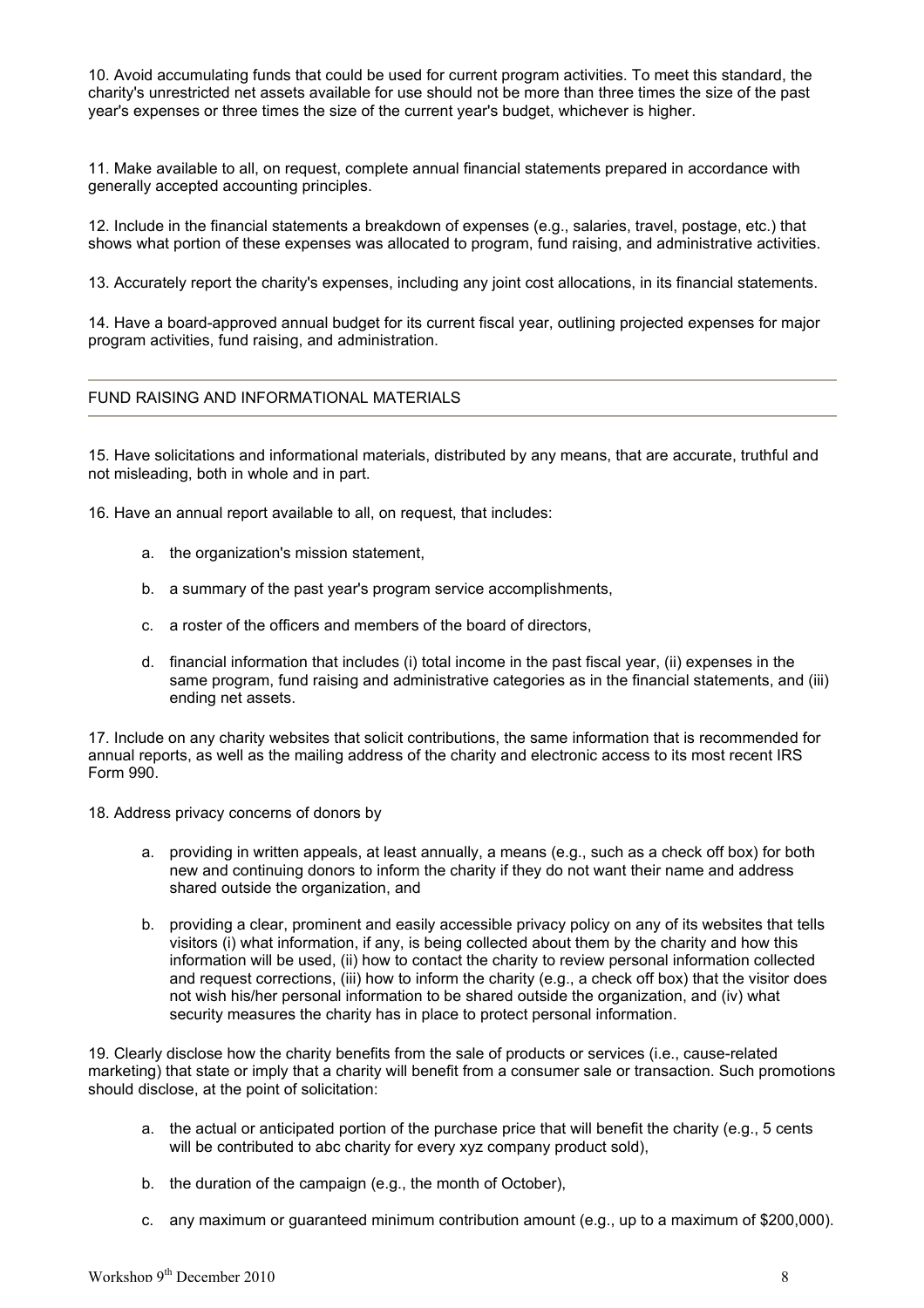20. Respond promptly to and act on complaints brought to its attention by the BBB Wise Giving Alliance and/or local BBBs about fund raising practices, privacy policy violations and/or other issues.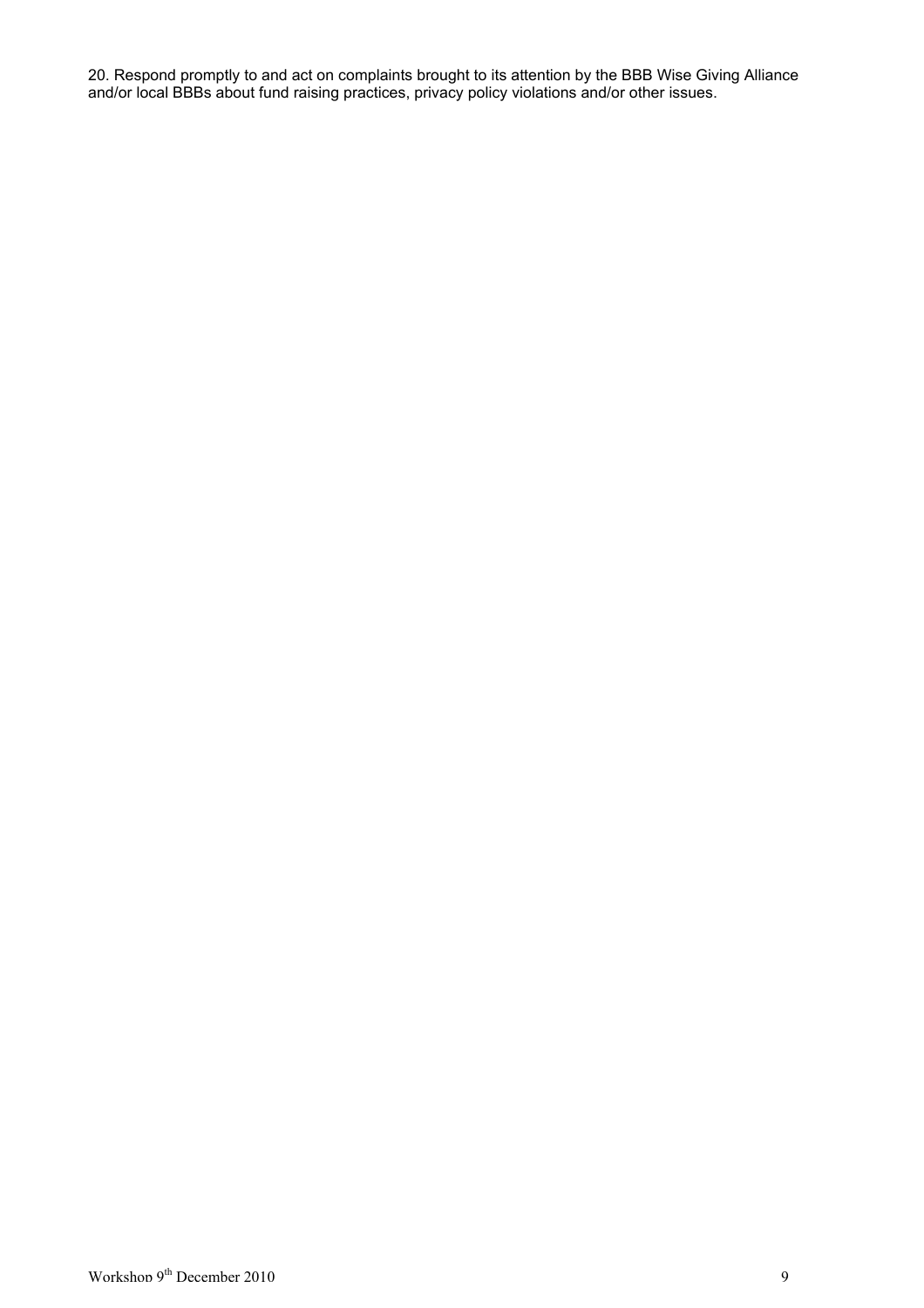## Variety the Children's Charity of Southern California

Providing life saving support

**Current Rating** Accountability **Historical Data** Comments (0) **News** Rating **Charts Expenses Breakdown Overall Rating** ★★☆☆  $(42.34)$ **Organizational Efficiency** Program Expenses 78.6% Administrative Expenses 11.3% **Fundraising Expenses** 10.0% **Fundraising Efficiency** \$0.10 **Efficiency Rating** \*\*\*\*  $(30.36)$ Program Expenses Administrative Expenses **Organizational Capacity** Fundraising Expenses Primary Revenue Growth  $-4.2%$ Program Expenses Growth 0.7% **Revenue/Expenses Trend** Working Capital Ratio (years) 0.93 **Capacity Rating** \*\*\*\*  $(11.98)$ Income Statement (FYE 09/2009) Revenue **Primary Revenue** \$1,519,560  $\overline{0}$ 2005 2007 Other Revenue \$11.143 2009 Primary Revenue **Total Revenue** \$1,530,703 Program Expenses **Expenses** Program Expenses \$1,209,194 Administrative Expenses \$174,007 **Fundraising Expenses** \$154,902 **Total Functional Expenses** \$1,538,103 Payments to Affiliates \$8.546 Excess (or Deficit) for the year  $$-7.400$ Net Assets \$1,435,377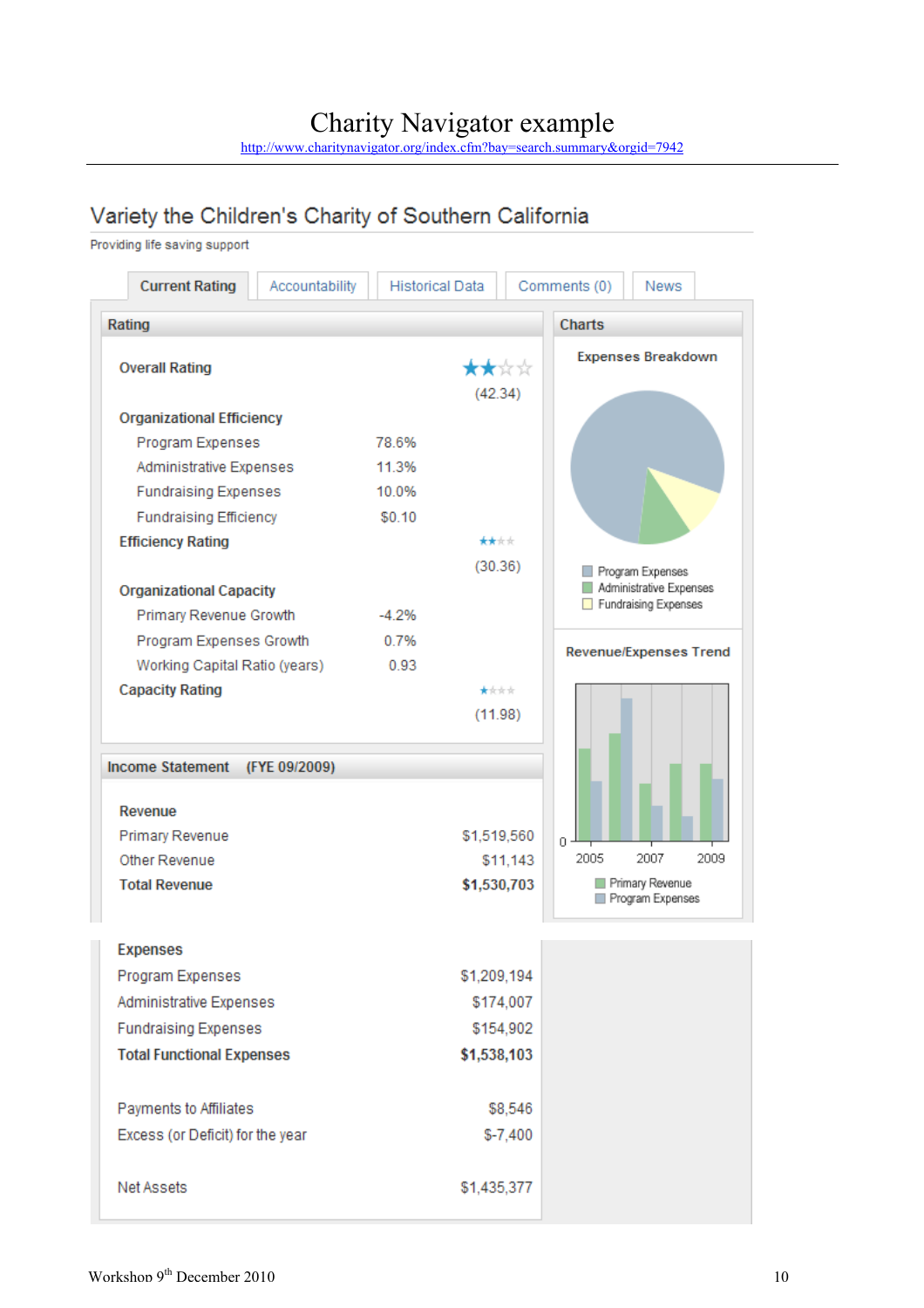| Leadership                    | (FYE 09/2009)                                                                                                                                                                                                                                                                                                                                                                                           |                      |                       |
|-------------------------------|---------------------------------------------------------------------------------------------------------------------------------------------------------------------------------------------------------------------------------------------------------------------------------------------------------------------------------------------------------------------------------------------------------|----------------------|-----------------------|
| Name                          | Title                                                                                                                                                                                                                                                                                                                                                                                                   | Compensation         | % of Expenses         |
| Elizabeth O'Neil              | <b>Executive Director</b>                                                                                                                                                                                                                                                                                                                                                                               | \$91.196             | 5.92%                 |
| <b>Other Salaries of Note</b> |                                                                                                                                                                                                                                                                                                                                                                                                         |                      |                       |
| Maria Schmidt                 | <b>Executive Director Emeritus</b>                                                                                                                                                                                                                                                                                                                                                                      | \$91,029             | 591%                  |
| <b>Mission</b>                |                                                                                                                                                                                                                                                                                                                                                                                                         |                      |                       |
|                               | Variety is made up of men and women primarily in the entertainment industry who raise the much-<br>needed funds to help children in the Southern California community. A majority of the money                                                                                                                                                                                                          |                      |                       |
|                               | raised in our community stays in our community, and our primary goal is to provide support<br>wherever the need is greatest. In our 67 years of existence, we have raised more than \$60 million<br>to help thousands of children. Variety prides itself on being able to modify its agenda in order to<br>meet new trends and evolving conditions; addressing each case in a timely, impartial manner. |                      |                       |
|                               | <b>Charities Performing Similar Types of Work</b>                                                                                                                                                                                                                                                                                                                                                       |                      |                       |
| <b>Highly Rated</b>           | Most Viewed                                                                                                                                                                                                                                                                                                                                                                                             |                      |                       |
| <b>Charity Name</b>           |                                                                                                                                                                                                                                                                                                                                                                                                         | <b>Overall Score</b> | <b>Overall Rating</b> |
| СA                            | Variety the Children's Charity of Southern California -                                                                                                                                                                                                                                                                                                                                                 | 42.34                | ★★☆☆                  |
| New Profit Inc. - MA          |                                                                                                                                                                                                                                                                                                                                                                                                         | 68.59                | ****                  |
|                               | Oregon Health & Science University Foundation - OR                                                                                                                                                                                                                                                                                                                                                      | 62.89                | ****                  |
|                               | Community Health Charities Minnesota - MN                                                                                                                                                                                                                                                                                                                                                               | 55.05                | ****                  |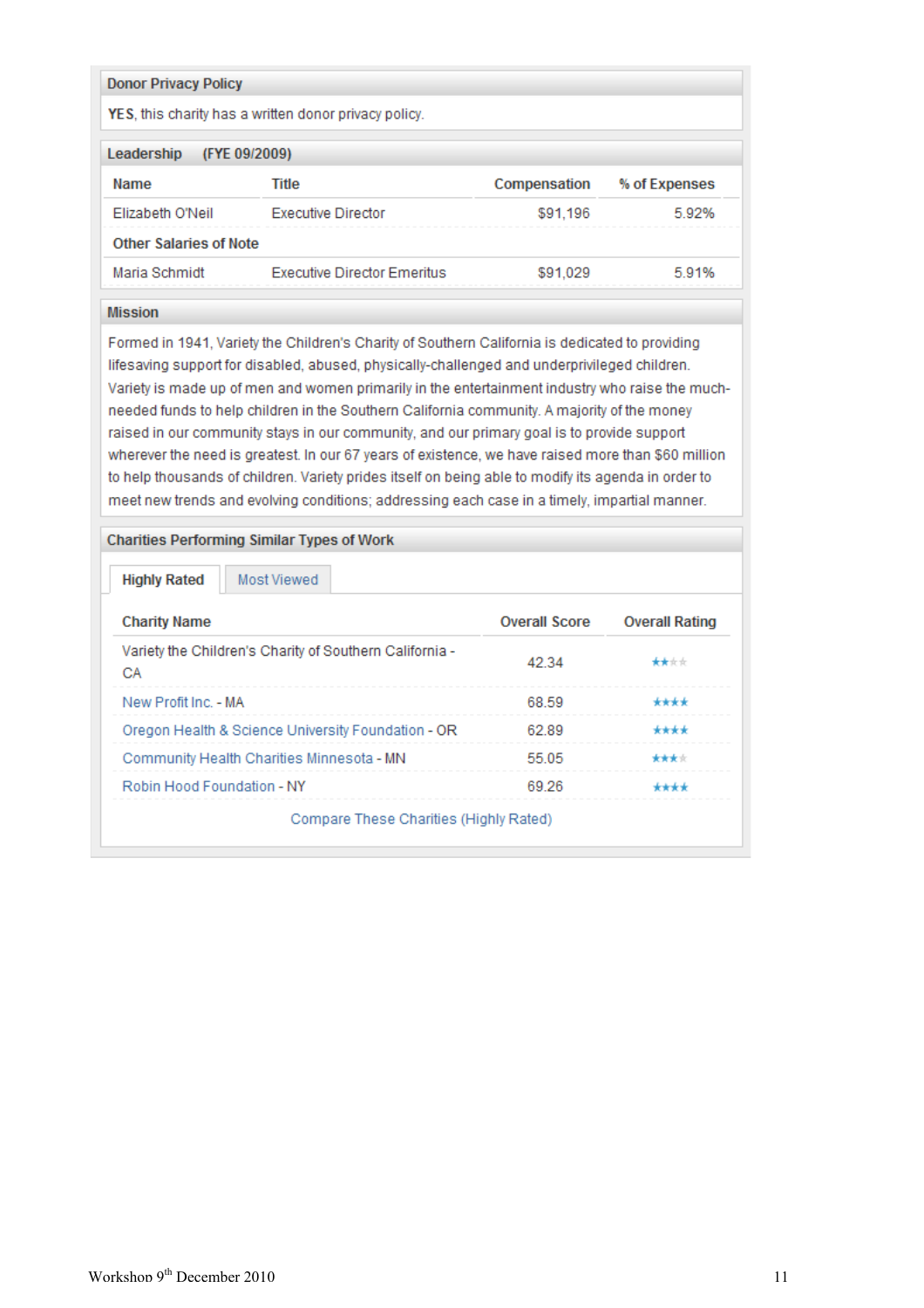## Variety the Children's Charity of Southern California

Providing life saving support

| <b>Current Rating</b><br><b>Accountability</b><br><b>Historical Data</b><br>Comments (0) | <b>News</b>          |
|------------------------------------------------------------------------------------------|----------------------|
| <b>Accountability &amp; Transparency</b>                                                 |                      |
| <b>Charity's Website</b>                                                                 |                      |
| Does the charity's website include readily accessible information about the following:   |                      |
| <b>Board Members Listed</b>                                                              |                      |
| Key staff listed                                                                         | ✔                    |
| <b>Audited Financials</b>                                                                | X                    |
| Form 990                                                                                 | ✔                    |
| <b>Privacy Policy</b>                                                                    | √                    |
| <b>IRS Form 990</b>                                                                      |                      |
| Does Not Provide Loan(s) to related parties                                              |                      |
| No Material diversion of assets                                                          | ✔                    |
| Documents Board Meeting Minutes                                                          | ✔                    |
| Provided copy of Form 990 to organization's governing body                               | ✔                    |
| Conflict of Interest Policy                                                              | $\blacklozenge$      |
| <b>Whistleblower Policy</b>                                                              | ✔                    |
| <b>Records Retention Policy</b>                                                          | ✔                    |
| CEO listed with salary                                                                   | $\blacktriangledown$ |
| Process for determining CEO compensation                                                 | ✔                    |
| Does Not Compensate Board                                                                | ✔                    |
| Audited financials prepared by independent accountant                                    |                      |
| Existence of an Audit Committee                                                          |                      |

Note: Currently Accountability and Transparency are **not** included in the rating.

**They will only be included once all charities have been rated.**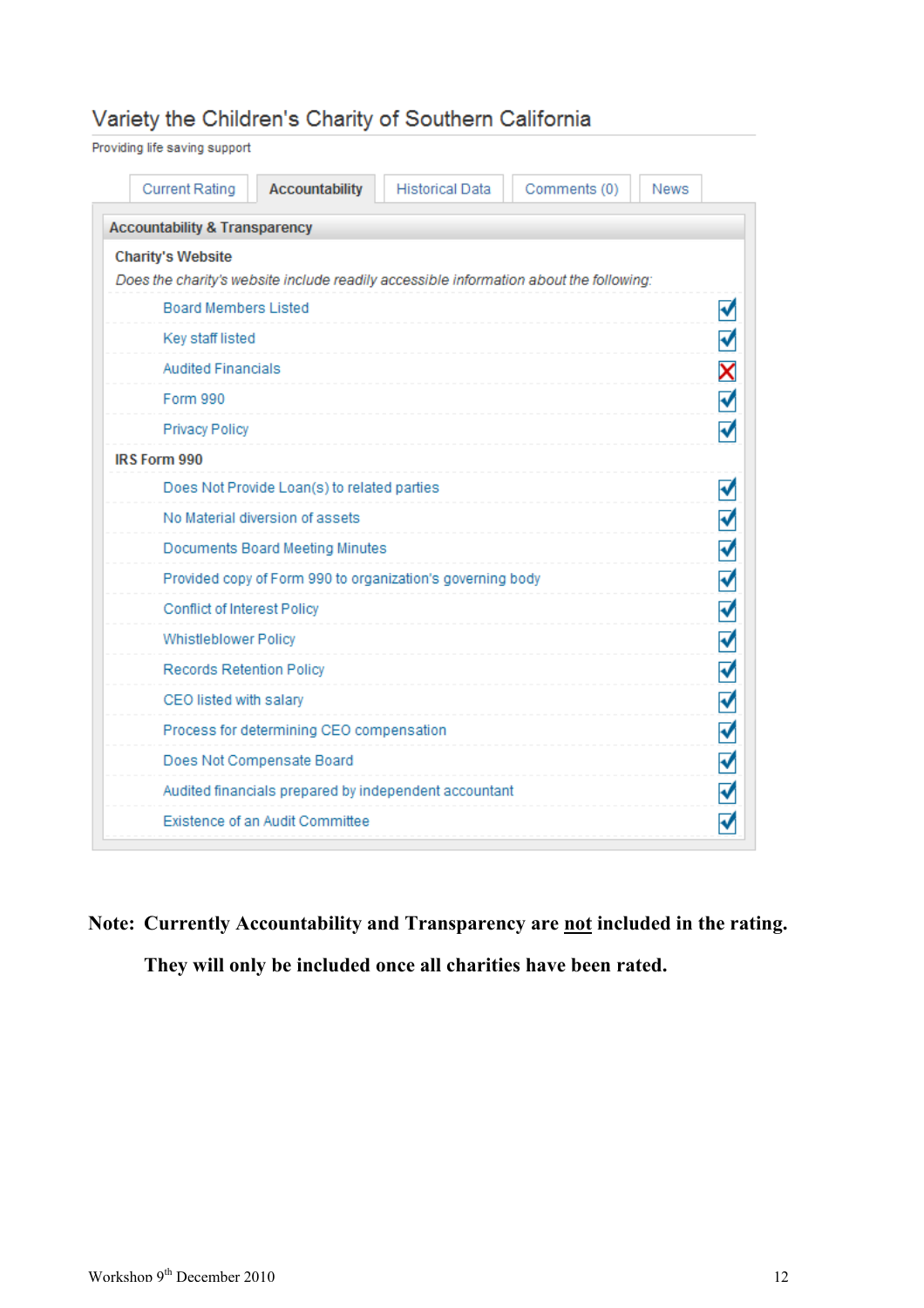## Charity Navigator Ratings - Current

http://www.bbb.org/us/Charity-Standards/

| No. of<br><b>Stars</b> | Qualitative<br>Rating       | <b>Description</b>                                                                                         |
|------------------------|-----------------------------|------------------------------------------------------------------------------------------------------------|
|                        | Exceptional                 | Exceeds industry standards and outperforms most charities in its<br>Cause.                                 |
|                        | Good                        | Exceeds or meets industry standards and performs as well as or<br>better than most charities in its Cause. |
| ****                   | <b>Needs</b><br>Improvement | Meets or nearly meets industry standards but underperforms<br>most charities in its Cause.                 |
| ****                   | Poor                        | Fails to meet industry standards and performs well below most<br>charities in its Cause.                   |
| <b>NONF</b>            | Exceptionally<br>Poor       | Performs far below industry standards and below nearly all<br>charities in its Cause.                      |

### **Organizational Efficiency**

Analysing a charity's efficiency reveals how well it functions day to day. Charity Navigator analyzes four performance categories of organizational efficiency: program expenses, administrative expenses, fundraising expenses, and fundraising efficiency.

#### **Performance Category 1: Program Expenses**

Program expenses divided by total functional expenses.

### **Performance Category 2: Administrative Expenses**

Charity's administrative expenses divided by total functional expenses.

#### **Performance Category 3: Fundraising Expenses**

Fundraising expenses divided by total functional expenses.

## **Performance Category 4: Fundraising Efficiency**

Charity's fundraising expenses divided by the total contributions it receives as a result.

#### **Organizational Capacity**

Analysing a charity's capacity to determine how well it has sustained its programs and services over time, and whether it can continue to do so, even if it loses support or faces broad economic downturns.

#### **Performance Categories 5 and 6: Primary Revenue Growth and Program Expenses Growth**

Charity Navigator analyzes a charity's average annual growth of primary revenue and program expenses over three to five years.

### **Performance Category 7: Working Capital Ratio**

Charity's working capital divided by its total expenses